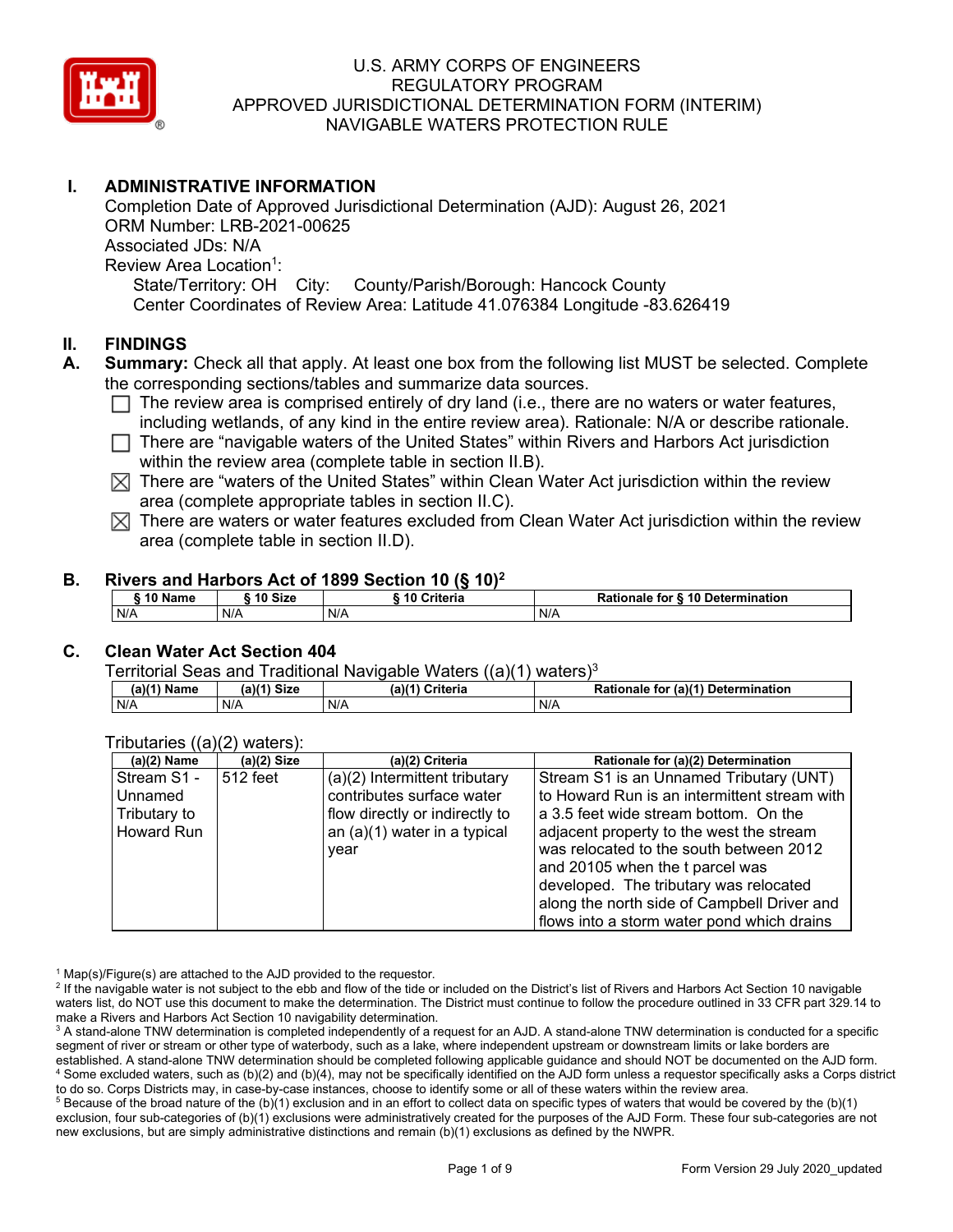

|  | into Howard Run. At the time of the            |
|--|------------------------------------------------|
|  | consultant's site visit on May 19, 2021 the    |
|  | stream containing flowing water. The           |
|  | stream is mapped on the NWI map as being       |
|  | a riverine, intermittent, with wetlands within |
|  | the stream bed and a seasonally flooded        |
|  | water regime (R4SBC). The feature is also      |
|  | mapped as an intermittent stream on USGS       |
|  | maps from 1960, 1962, 1973, 1980, 2010,        |
|  | 2013, 2016 and 2019 and on the USGS            |
|  | NHD. Based upon the APT, the site visit        |
|  | was conducted during the wet season, when      |
|  | conditions were normal. The observed           |
|  | rainfall at the time of the delineation was    |
|  | reported to be 1.503937 which is below the     |
|  | 30th percentile of 1.515748. Thirty days       |
|  | prior to the site visit conditions were        |
|  | reported to be wetter than normal and sixty    |
|  | days prior it was reported that perception     |
|  | conditions were normal.                        |

#### Lakes and ponds, and impoundments of jurisdictional waters  $((a)(3)$  waters):

| (2)(3)<br>Name<br>. а | $1/2$ Circ<br>จเ∠ь | (a)(3)<br>$\sim$ $+$<br>∪rıτeria | (a)(3)<br><b>Determination</b><br>Rationale<br>tor |
|-----------------------|--------------------|----------------------------------|----------------------------------------------------|
| N/A                   | N/A                | N/A                              | N/A                                                |

#### Adjacent wetlands ((a)(4) waters):

| $(a)(4)$ Name | $(a)(4)$ Size | (a)(4) Criteria                                                                                                                                                                                                               | Rationale for (a)(4) Determination                                                                                                                                                                   |
|---------------|---------------|-------------------------------------------------------------------------------------------------------------------------------------------------------------------------------------------------------------------------------|------------------------------------------------------------------------------------------------------------------------------------------------------------------------------------------------------|
| Wetland W-2   | $0.59$ acres  | (a)(4) Wetland abuts an<br>$(a)(1)-(a)(3)$ water                                                                                                                                                                              | Wetland W-2 abuts and flows directly into<br>Stream S-1, an intermittent (a)(2) water as<br>identified above.                                                                                        |
| Wetland W-3   | $0.19$ acres  | (a)(4) Wetland separated from an<br>$(a)(1)-(a)(3)$ water only by an<br>artificial structure allowing a direct<br>hydrologic surface connection<br>between the wetland and the $(a)(1)$ -<br>$(a)(3)$ water in a typical year | Wetland W-4 is adjacent to Stream S-1 via<br>a culvert underneath Campbell Drive which<br>was constructed between 2012 and 2015.<br>Stream S-1, an intermittent (a)(2) water as<br>identified above. |

# **D. Excluded Waters or Features**

Excluded waters  $((b)(1) - (b)(12))^4$ :

| $L$ <sup>1</sup><br>$1 \times 11 = 11$ |                                        |                               |                                                        |
|----------------------------------------|----------------------------------------|-------------------------------|--------------------------------------------------------|
|                                        | <b>Exclusion Name   Exclusion Size</b> | Exclusion <sup>5</sup>        | <b>Rationale for Exclusion Determination</b>           |
| Wetland W-1 $\,$   0.09 acres          |                                        | $(b)(1)$ Non-adjacent wetland | l Wetland 1 is in the southern end of the<br>property. |

 $1$  Map(s)/Figure(s) are attached to the AJD provided to the requestor.

<sup>2</sup> If the navigable water is not subject to the ebb and flow of the tide or included on the District's list of Rivers and Harbors Act Section 10 navigable waters list, do NOT use this document to make the determination. The District must continue to follow the procedure outlined in 33 CFR part 329.14 to make a Rivers and Harbors Act Section 10 navigability determination.

<sup>3</sup> A stand-alone TNW determination is completed independently of a request for an AJD. A stand-alone TNW determination is conducted for a specific segment of river or stream or other type of waterbody, such as a lake, where independent upstream or downstream limits or lake borders are established. A stand-alone TNW determination should be completed following applicable guidance and should NOT be documented on the AJD form. <sup>4</sup> Some excluded waters, such as (b)(2) and (b)(4), may not be specifically identified on the AJD form unless a requestor specifically asks a Corps district to do so. Corps Districts may, in case-by-case instances, choose to identify some or all of these waters within the review area.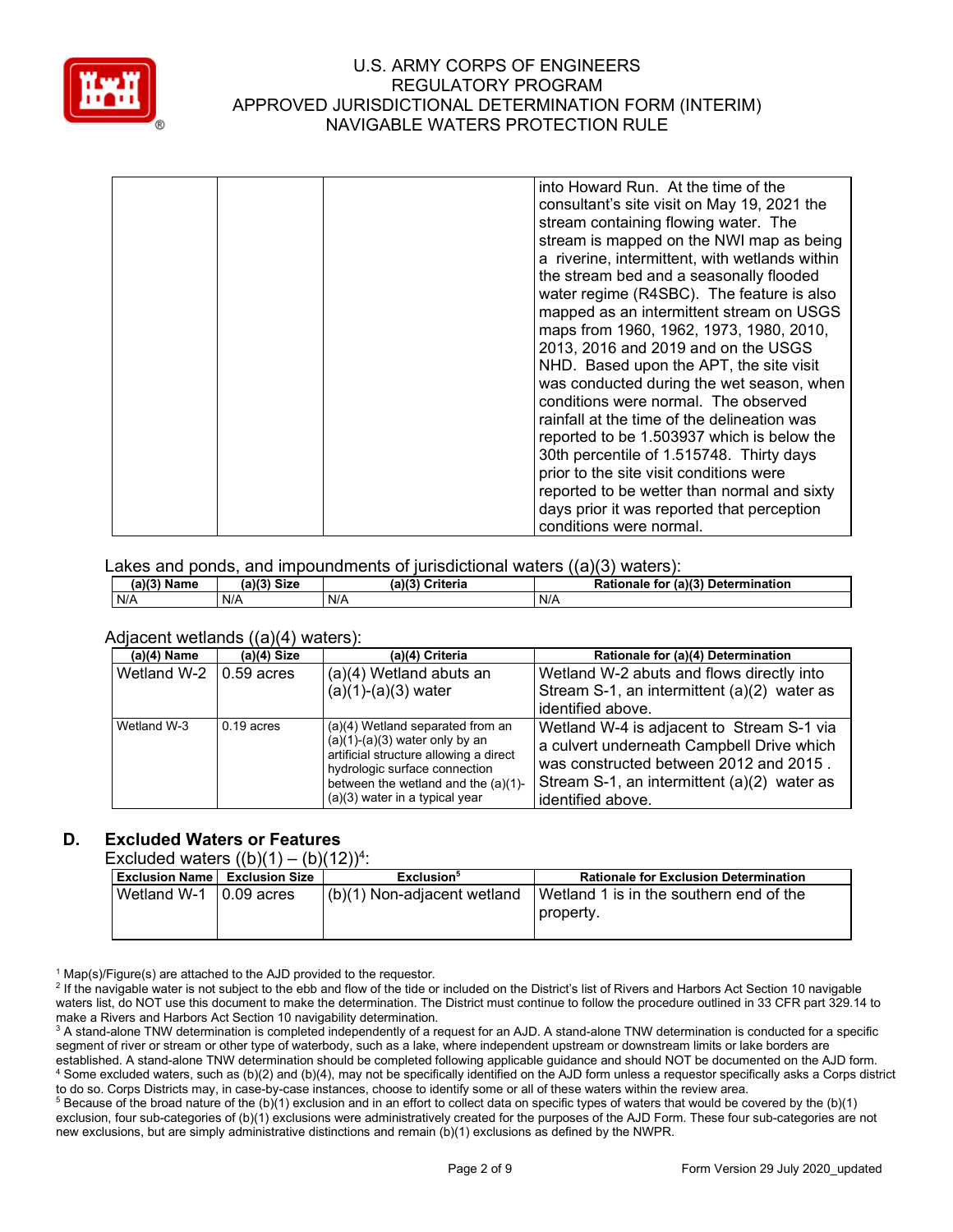

| Wetland 1 is not an:                                                                       |
|--------------------------------------------------------------------------------------------|
| (a)(1) Assessment: The wetland is not an                                                   |
| (a)(1) traditional navigable water or a water                                              |
| subject to the ebb and flow of the tide. The                                               |
| wetland is not on the Buffalo District Section                                             |
| 10 list, has not been determined by a                                                      |
| Federal Court to be navigable under Federal                                                |
| law, and does not meet the legal definition                                                |
| of navigable-in-fact. The wetland has not                                                  |
| been used, is not currently being used, and                                                |
| is not susceptible of being used (with or                                                  |
| without reasonable improvements), as a                                                     |
| highway for commerce over which trade and                                                  |
| travel are, or may be conducted in the                                                     |
| customary modes of trade and travel on                                                     |
|                                                                                            |
| water. The wetland does not support<br>navigation of any sort and is hundreds of           |
| miles from the nearest tidal water.                                                        |
|                                                                                            |
|                                                                                            |
| $(a)(2)$ Assessment: The wetland is not a<br>naturally occurring surface water channel, or |
| a constructed or excavated channel used to                                                 |
| convey water and therefore, is not an (a)(2)                                               |
| water.                                                                                     |
|                                                                                            |
| (a)(3) Assessment: The wetland does not                                                    |
| meet the definition of an $(a)(3)$ water as it is                                          |
| not a lake, pond, or impoundment of a                                                      |
| jurisdictional water. The wetland is not a                                                 |
| standing body of open water. Mapping                                                       |
| resources do not indicate that a water of the                                              |
| U.S. previously existed in this location.                                                  |
|                                                                                            |
| (a)(4) Assessment: The subject wetland has                                                 |
| been determined to not be "adjacent" to a                                                  |
| paragraph $(a)(1)$ , $(2)$ , or $(3)$ water. Each                                          |
| adjacency criteria is assessed below:                                                      |
| •(i) The wetland does not abut/touch a water                                               |
| identified in paragraph $(a)(1)$ , $(2)$ , or $(3)$ at                                     |
| any point or any side. The wetland is                                                      |
| surrounded by upland on all sides as                                                       |
| verified by the consultant during their March                                              |

 $1$  Map(s)/Figure(s) are attached to the AJD provided to the requestor.

<sup>&</sup>lt;sup>2</sup> If the navigable water is not subject to the ebb and flow of the tide or included on the District's list of Rivers and Harbors Act Section 10 navigable waters list, do NOT use this document to make the determination. The District must continue to follow the procedure outlined in 33 CFR part 329.14 to make a Rivers and Harbors Act Section 10 navigability determination.

<sup>&</sup>lt;sup>3</sup> A stand-alone TNW determination is completed independently of a request for an AJD. A stand-alone TNW determination is conducted for a specific segment of river or stream or other type of waterbody, such as a lake, where independent upstream or downstream limits or lake borders are established. A stand-alone TNW determination should be completed following applicable guidance and should NOT be documented on the AJD form. <sup>4</sup> Some excluded waters, such as (b)(2) and (b)(4), may not be specifically identified on the AJD form unless a requestor specifically asks a Corps district to do so. Corps Districts may, in case-by-case instances, choose to identify some or all of these waters within the review area.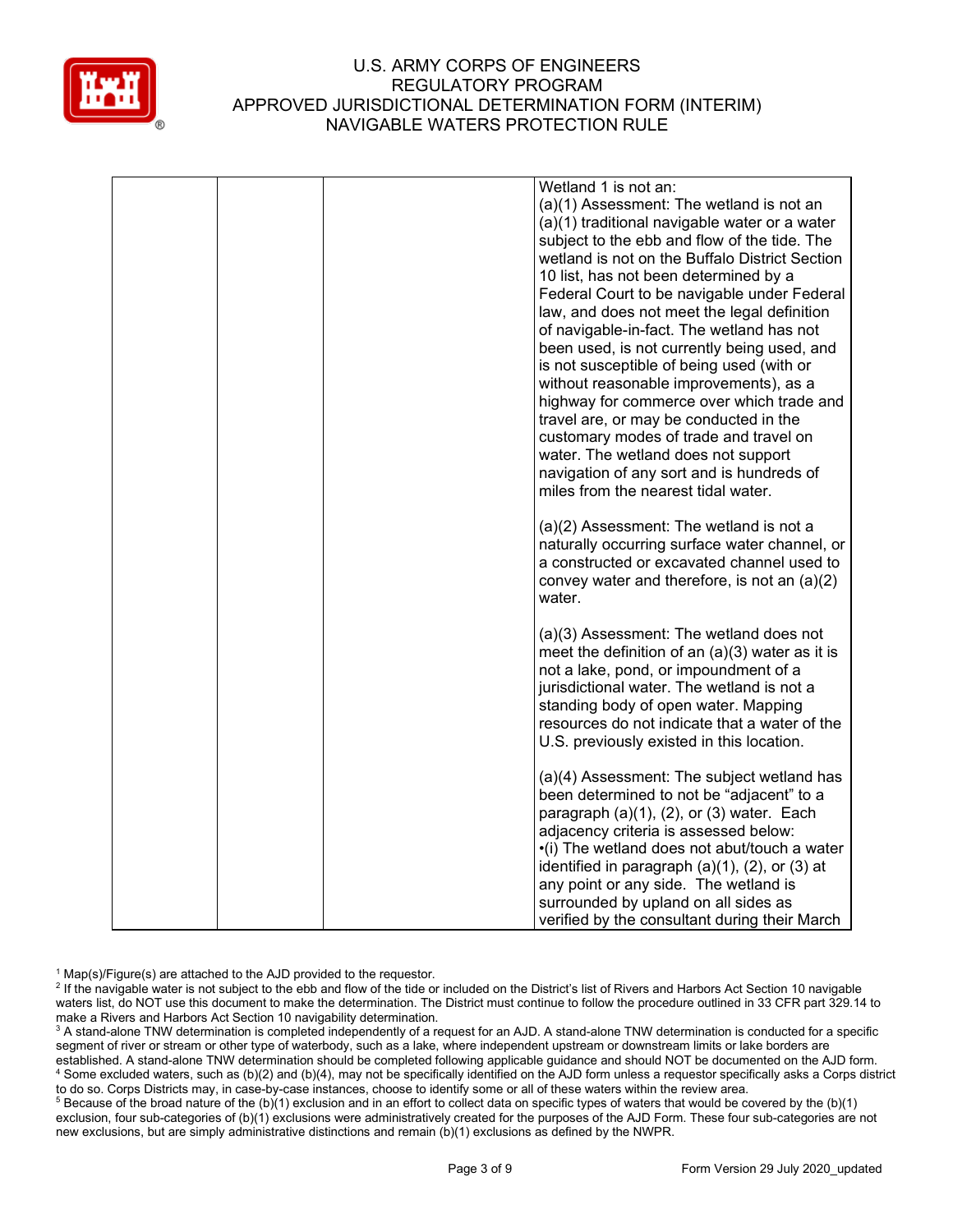

|             |            |                             | 19, 2021 site visit. The nearest potential<br>$(a)(1)$ , $(2)$ , or $(3)$ water is the UNT to, (See<br>Section IIIC)<br>•(ii) The wetland is not inundated by flooding<br>from a water identified in paragraph (a)(1),<br>(2), or (3) in a typical year. The wetland is<br>located within FEMA Flood Zone X (area of<br>minimal flood hazard, usually depicted on<br>FIRMs as above the 500-year flood level).<br>The wetland is not reported to be located<br>within the 100-year floodplain of an $(a)(1)$ or<br>$(a)(2)$ water. The wetland is reported to be<br>within the Del Rey silt loam, 1 to 4 percent<br>slopes, which has a hydric rating of zero and<br>a flooding frequency rating reported to be<br>"none". |
|-------------|------------|-----------------------------|----------------------------------------------------------------------------------------------------------------------------------------------------------------------------------------------------------------------------------------------------------------------------------------------------------------------------------------------------------------------------------------------------------------------------------------------------------------------------------------------------------------------------------------------------------------------------------------------------------------------------------------------------------------------------------------------------------------------------|
|             |            |                             | The nearest $(a)(2)$ water is the UNT to<br>Howard Run (discussed above) which is<br>located approximately 1,300 feet to the<br>north. Wetland 1 is separated from this<br>tributary by wood fence line and an active<br>agricultural area. A review of the USGS<br>map and aerial photographs do not indicate<br>the presence of any other potential (a)(1),<br>(2), or (3) waters near Wetland 1.                                                                                                                                                                                                                                                                                                                        |
|             |            |                             | ·(iii) The wetland is not physically separated<br>from a water identified in paragraph (a)(1),<br>(2), or (3) only by a natural berm, bank,<br>dune, or similar natural feature.<br>•(iv) The wetland is not physically separated<br>from a water identified in paragraph (a)(1),<br>(2), or (3) only by an artificial dike, barrier, or<br>similar artificial structure. The wetland is<br>not part of a larger wetland divided by a<br>road or similar artificial structure.                                                                                                                                                                                                                                             |
| Wetland W-4 | 7.83 acres | (b)(1) Non-adjacent wetland | Wetland W4 is in the north end of the<br>property.<br>Wetland 4 is not an:<br>(a)(1) Assessment: The wetland is not an                                                                                                                                                                                                                                                                                                                                                                                                                                                                                                                                                                                                     |

 $1$  Map(s)/Figure(s) are attached to the AJD provided to the requestor.

<sup>2</sup> If the navigable water is not subject to the ebb and flow of the tide or included on the District's list of Rivers and Harbors Act Section 10 navigable waters list, do NOT use this document to make the determination. The District must continue to follow the procedure outlined in 33 CFR part 329.14 to make a Rivers and Harbors Act Section 10 navigability determination.

<sup>3</sup> A stand-alone TNW determination is completed independently of a request for an AJD. A stand-alone TNW determination is conducted for a specific segment of river or stream or other type of waterbody, such as a lake, where independent upstream or downstream limits or lake borders are established. A stand-alone TNW determination should be completed following applicable guidance and should NOT be documented on the AJD form. <sup>4</sup> Some excluded waters, such as (b)(2) and (b)(4), may not be specifically identified on the AJD form unless a requestor specifically asks a Corps district to do so. Corps Districts may, in case-by-case instances, choose to identify some or all of these waters within the review area.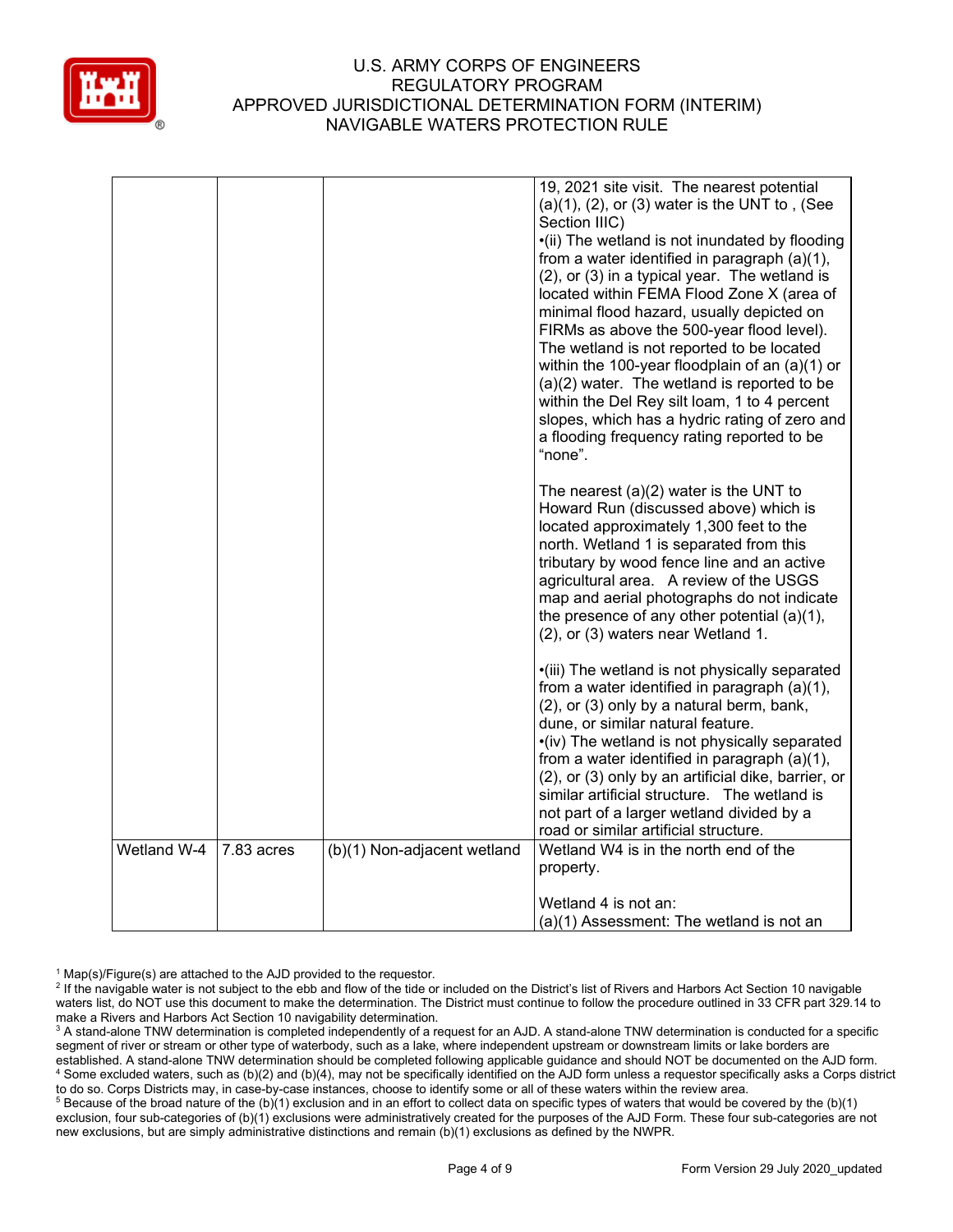

| (a)(1) traditional navigable water or a water<br>subject to the ebb and flow of the tide. The<br>wetland is not on the Buffalo District Section<br>10 list, has not been determined by a<br>Federal Court to be navigable under Federal<br>law, and does not meet the legal definition<br>of navigable-in-fact. The wetland has not<br>been used, is not currently being used, and<br>is not susceptible of being used (with or<br>without reasonable improvements), as a<br>highway for commerce over which trade and<br>travel are, or may be conducted in the<br>customary modes of trade and travel on<br>water. The wetland does not support<br>navigation of any sort and is hundreds of<br>miles from the nearest tidal water. |
|---------------------------------------------------------------------------------------------------------------------------------------------------------------------------------------------------------------------------------------------------------------------------------------------------------------------------------------------------------------------------------------------------------------------------------------------------------------------------------------------------------------------------------------------------------------------------------------------------------------------------------------------------------------------------------------------------------------------------------------|
| (a)(2) Assessment: The wetland is not a<br>naturally occurring surface water channel, or<br>a constructed or excavated channel used to<br>convey water and therefore, is not an $(a)(2)$<br>water.                                                                                                                                                                                                                                                                                                                                                                                                                                                                                                                                    |
| (a)(3) Assessment: The wetland does not<br>meet the definition of an $(a)(3)$ water as it is<br>not a lake, pond, or impoundment of a<br>jurisdictional water. The wetland is not a<br>standing body of open water. Mapping<br>resources do not indicate that a water of the<br>U.S. previously existed in this location.                                                                                                                                                                                                                                                                                                                                                                                                             |
| (a)(4) Assessment: The subject wetland has<br>been determined to not be "adjacent" to a<br>paragraph $(a)(1)$ , $(2)$ , or $(3)$ water. Each<br>adjacency criteria is assessed below:<br>•(i) The wetland does not abut/touch a water<br>identified in paragraph $(a)(1)$ , $(2)$ , or $(3)$ at<br>any point or any side. The wetland is<br>surrounded by upland on all sides as<br>verified by the consultant during their March<br>19, 2021 site visit. The nearest potential<br>$(a)(1)$ , $(2)$ , or $(3)$ water is the UNT to, (See                                                                                                                                                                                              |

 $1$  Map(s)/Figure(s) are attached to the AJD provided to the requestor.

<sup>2</sup> If the navigable water is not subject to the ebb and flow of the tide or included on the District's list of Rivers and Harbors Act Section 10 navigable waters list, do NOT use this document to make the determination. The District must continue to follow the procedure outlined in 33 CFR part 329.14 to make a Rivers and Harbors Act Section 10 navigability determination.

<sup>3</sup> A stand-alone TNW determination is completed independently of a request for an AJD. A stand-alone TNW determination is conducted for a specific segment of river or stream or other type of waterbody, such as a lake, where independent upstream or downstream limits or lake borders are established. A stand-alone TNW determination should be completed following applicable guidance and should NOT be documented on the AJD form. <sup>4</sup> Some excluded waters, such as (b)(2) and (b)(4), may not be specifically identified on the AJD form unless a requestor specifically asks a Corps district to do so. Corps Districts may, in case-by-case instances, choose to identify some or all of these waters within the review area.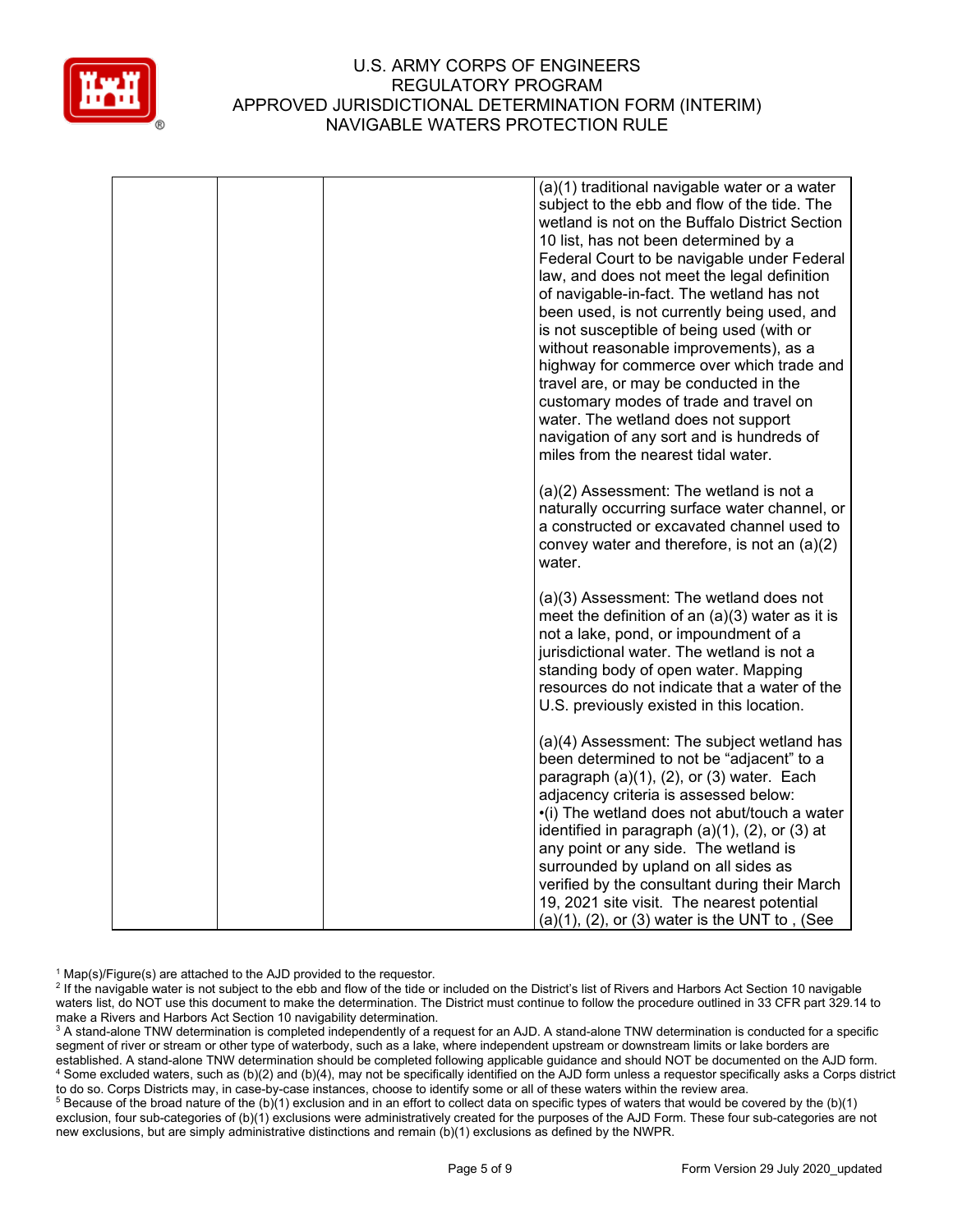

|  | Section IIIC)<br>•(ii) The wetland is not inundated by flooding<br>from identified in paragraph $(a)(1)$ , $(2)$ , or<br>(3) in a typical year. The wetland is located<br>within FEMA Flood Zone X (area of minimal<br>flood hazard, usually depicted on FIRMs as<br>above the 500-year flood level). The<br>wetland is not reported to be located within<br>the 100-year floodplain of an $(a)(1)$ or $(a)(2)$<br>water. The wetland is reported to be within<br>the Del Rey silt loam, 1 to 4 percent slopes,<br>which has a hydric rating of zero and a<br>flooding frequency rating reported to be<br>"none". |
|--|-------------------------------------------------------------------------------------------------------------------------------------------------------------------------------------------------------------------------------------------------------------------------------------------------------------------------------------------------------------------------------------------------------------------------------------------------------------------------------------------------------------------------------------------------------------------------------------------------------------------|
|  | The nearest $(a)(2)$ water is the UNT to<br>Howard Run (discussed above) which is<br>located approximately 300 feet to the south.<br>Wetland 2 is separated from this tributary by<br>an upland area and Wetland W2. The<br>consultant reported this wetland was<br>connected to Stream S-1 by sheet flow<br>however this is not a discrete hydrological<br>connection per the 2020 NWPR. A review<br>of the USGS map and aerial photographs do<br>not indicate the presence of any other<br>potential $(a)(1)$ , $(2)$ , or $(3)$ waters near<br>Wetland W2.                                                     |
|  | •(iii) The wetland is not physically separated<br>from a water identified in paragraph (a)(1),<br>(2), or (3) only by a natural berm, bank,<br>dune, or similar natural feature.<br>•(iv) The wetland is not physically separated<br>from a water identified in paragraph (a)(1),<br>(2), or (3) only by an artificial dike, barrier, or<br>similar artificial structure. The wetland is<br>not part of a larger wetland divided by a<br>road or similar artificial structure.                                                                                                                                    |

# **III. SUPPORTING INFORMATION**

 $1$  Map(s)/Figure(s) are attached to the AJD provided to the requestor.

<sup>2</sup> If the navigable water is not subject to the ebb and flow of the tide or included on the District's list of Rivers and Harbors Act Section 10 navigable waters list, do NOT use this document to make the determination. The District must continue to follow the procedure outlined in 33 CFR part 329.14 to make a Rivers and Harbors Act Section 10 navigability determination.

<sup>3</sup> A stand-alone TNW determination is completed independently of a request for an AJD. A stand-alone TNW determination is conducted for a specific segment of river or stream or other type of waterbody, such as a lake, where independent upstream or downstream limits or lake borders are established. A stand-alone TNW determination should be completed following applicable guidance and should NOT be documented on the AJD form. <sup>4</sup> Some excluded waters, such as (b)(2) and (b)(4), may not be specifically identified on the AJD form unless a requestor specifically asks a Corps district to do so. Corps Districts may, in case-by-case instances, choose to identify some or all of these waters within the review area.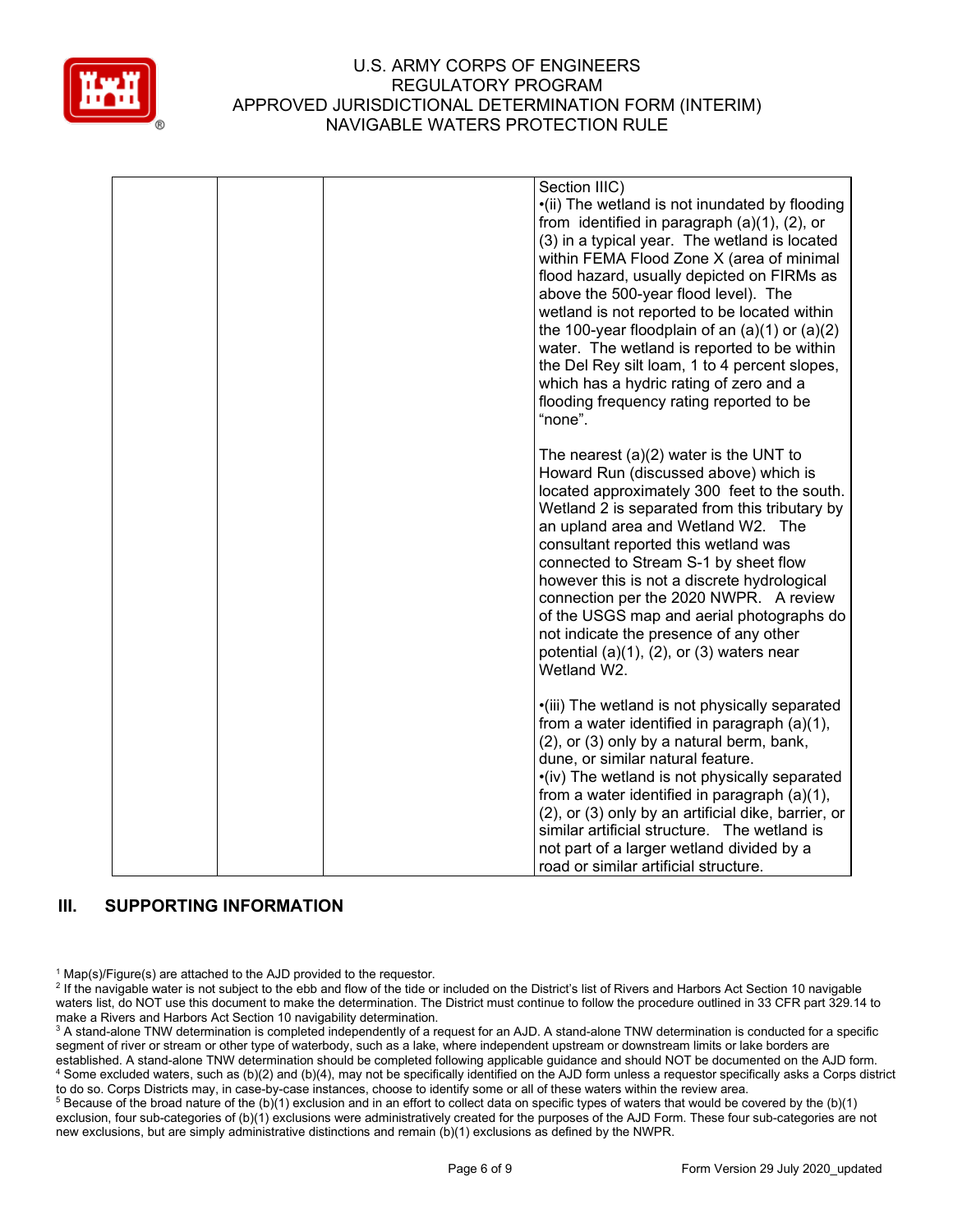

- **A. Select/enter all resources** that were used to aid in this determination and attach data/maps to this document and/or references/citations in the administrative record, as appropriate.
	- **X** Information submitted by, or on behalf of, the applicant/consultant: *Preliminary Wetland Delineation Report ~110 Acre Site for R+L Carriers, East Bigalow Avenue Findlay, Hancock County, Ohio April 16, 2021*

This information *is* sufficient for purposes of this AJD.

**\_\_\_** Data sheets prepared by the Corps: *Title(s) and/or date(s).*

**X** Photographs: *Google Earth: 1988 APR 16, 2004 JUN 3, 2005 JUN 20, 2006 FEB 28, 2009 JUN 4, 2012 APR 6, 2015 SEP 15 and 2018 JUL 11. Connect Explorer: 2020 NOV 16, 2015 DEC 10, 2018 APR 30 and 2020 NOV 12. Historical Aerials: 1951, 1959, 1972, 1983, 1988, 2004 and 2006* 

**\_\_\_** Corps Site visit(s) conducted on: *Date(s).*

- **\_\_** Previous Jurisdictional Determinations (AJDs or PJDs): *ORM Number(s) and date(s).*<br>**X** Antecedent Precipitation Tool: *provide detailed discussion in Section III.B.*
- **X** Antecedent Precipitation Tool: *provide detailed discussion in Section III.B.*
- **X** USDA NRCS Soil Survey: *USDA/NRCS Web Soil Survey 2021 AUG 23*
- **X** USFWS NWI maps: *USFWS Wetland Mapper 2021 AUG 23*
- **X** USGS topographic maps: *1903 and 1939 Findlay 1:62500 and 1960, 1962, 1973, 2010, 2013, 2016 and 2019 Findlay 1:24000*

#### **Other data sources used to aid in this determination:**

| Data Source (select)       | Name and/or date and other relevant information |  |  |
|----------------------------|-------------------------------------------------|--|--|
| <b>USGS Sources</b>        | N/A.                                            |  |  |
| <b>USDA Sources</b>        | N/A.                                            |  |  |
| NOAA Sources               | N/A.                                            |  |  |
| <b>USACE Sources</b>       | $N/A$ .                                         |  |  |
| State/Local/Tribal Sources | N/A.                                            |  |  |
| <b>Other Sources</b>       | $N/A$ .                                         |  |  |

B. **Typical year assessment(s):** The subject parcel's latitude/longitude was entered into the Antecedent Precipitation Tool (APT) which was used to determine average precipitation, total precipitation over the 90 days preceding the consultants date of delineation and leaf off aerials from Connect Explorer and Connect Explorer to whether the site visits and aerials represent conditions of dry, normal or wet conditions. The APT pulled precipitation data from the Findlay AP and Findlay WPCC weather stations.

The APT determined the consultant's delineation on 2021 MAR 19 was under normal conditions during the wet season under a moderate drought. The observed rain fall was reported to be at 1.503937 inches which is below the 30th percentile of 1.515748 inches. Thirty days prior to the visit the APT indicates conditions were wet with rainfall reported to be 2.49606 inches which exceeds the  $70<sup>th</sup>$ 

 $1$  Map(s)/Figure(s) are attached to the AJD provided to the requestor.

<sup>&</sup>lt;sup>2</sup> If the navigable water is not subject to the ebb and flow of the tide or included on the District's list of Rivers and Harbors Act Section 10 navigable waters list, do NOT use this document to make the determination. The District must continue to follow the procedure outlined in 33 CFR part 329.14 to make a Rivers and Harbors Act Section 10 navigability determination.

<sup>&</sup>lt;sup>3</sup> A stand-alone TNW determination is completed independently of a request for an AJD. A stand-alone TNW determination is conducted for a specific segment of river or stream or other type of waterbody, such as a lake, where independent upstream or downstream limits or lake borders are established. A stand-alone TNW determination should be completed following applicable guidance and should NOT be documented on the AJD form. <sup>4</sup> Some excluded waters, such as (b)(2) and (b)(4), may not be specifically identified on the AJD form unless a requestor specifically asks a Corps district

to do so. Corps Districts may, in case-by-case instances, choose to identify some or all of these waters within the review area.  $5$  Because of the broad nature of the (b)(1) exclusion and in an effort to collect data on specific types of waters that would be covered by the (b)(1) exclusion, four sub-categories of (b)(1) exclusions were administratively created for the purposes of the AJD Form. These four sub-categories are not new exclusions, but are simply administrative distinctions and remain (b)(1) exclusions as defined by the NWPR.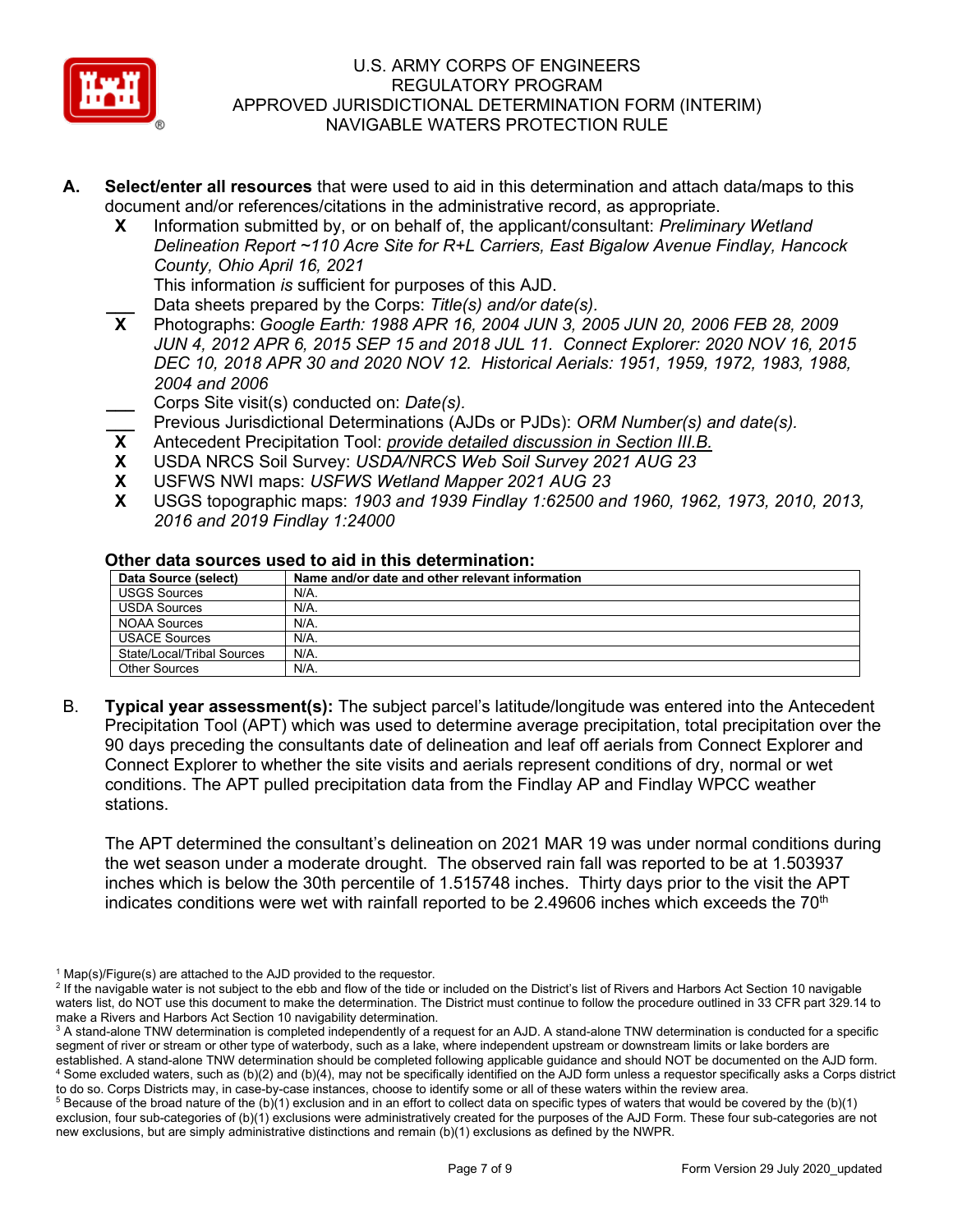

percentile of 2.34685 inches. Sixty days prior conditions were normal with precipitation being between the  $30<sup>th</sup>$  and  $70<sup>th</sup>$  percentiles.

Aerials taken on 2020 NOV 12 reportedly represent wet conditions during the wet season with rainfall above the 70th percentile and under a mild drought. Aerials dated 2018 JUL 11, 2018 APR 22, 2015 SEP 15, 2012 NOV 162012 APR 6 represent normal precipitation conditions. Aerials form 2015 DEC 10 and 2005 JUN 20 represent drier than normal precipitation conditions and the aerial from 2008 FEB 28 depicts wetter than normal precipitation under extreme wet conditions.

A man-made drainage ditch was noted immediately north of the project boundary, outside the project area along the south side of county Road 212.

|           |              |            |                   |                   |            |                  | Antecedent |
|-----------|--------------|------------|-------------------|-------------------|------------|------------------|------------|
| Latitude  | Longitude    | Date       | <b>PDSI Value</b> | <b>PDSI Class</b> | Season     | <b>ARC Score</b> | Precip     |
|           |              |            |                   |                   |            |                  | Condition  |
| 41.076384 | $-83.626419$ | 3/19/2021  | $-2.42$           | Moderate          | Wet        | 11               | Normal     |
|           |              |            |                   | drought           | Season     |                  | Conditions |
| 41.076384 | $-83.626419$ | 11/12/2020 | $-1.5$            | Mild              | Wet        | 14               | Normal     |
|           |              |            |                   | drought           | Season     |                  | Conditions |
| 41.076384 | $-83.626419$ | 7/11/2018  | 1.75              | Mild              |            | 11               | Normal     |
|           |              |            |                   | wetness           | Dry Season |                  | Conditions |
| 41.076384 | $-83.626419$ | 4/22/2018  | 2.51              | Moderate          | Wet        | 13               | Normal     |
|           |              |            |                   | wetness           | Season     |                  | Conditions |
| 41.076384 | $-83.626419$ | 12/10/2015 | 0.34              | Normal            | Wet        | 8                | Drier than |
|           |              |            |                   |                   | Season     |                  | Normal     |
| 41.076384 | $-83.626419$ | 9/15/2015  | $-0.36$           | Normal            | Dry Season | 11               | Normal     |
|           |              |            |                   |                   |            |                  | Conditions |
| 41.076384 | $-83.626419$ | 11/16/2012 | 0.31              | Normal            | Wet        | 14               | Normal     |
|           |              |            |                   |                   | Season     |                  | Conditions |
| 41.076384 | $-83.626419$ | 4/6/2012   | $-1.44$           | Mild              | Wet        | 10               | Normal     |
|           |              |            |                   | drought           | Season     |                  | Conditions |
|           | $-83.626419$ |            | $-0.32$           |                   |            |                  | Normal     |
| 41.076384 |              | 6/4/2009   |                   | Normal            | Dry Season | 13               | Conditions |
|           |              |            |                   | Extreme           | Wet        |                  | Wetter     |
| 41.076384 | $-83.626419$ | 2/28/2008  | 4.85              | wetness           | Season     | 16               | than       |
|           |              |            |                   |                   |            |                  | Normal     |
| 41.076384 | $-83.626419$ | 6/20/2005  | $-2.3$            | Moderate          | Dry Season | 9                | Drier than |

 $1$  Map(s)/Figure(s) are attached to the AJD provided to the requestor.

<sup>2</sup> If the navigable water is not subject to the ebb and flow of the tide or included on the District's list of Rivers and Harbors Act Section 10 navigable waters list, do NOT use this document to make the determination. The District must continue to follow the procedure outlined in 33 CFR part 329.14 to make a Rivers and Harbors Act Section 10 navigability determination.

<sup>3</sup> A stand-alone TNW determination is completed independently of a request for an AJD. A stand-alone TNW determination is conducted for a specific segment of river or stream or other type of waterbody, such as a lake, where independent upstream or downstream limits or lake borders are established. A stand-alone TNW determination should be completed following applicable guidance and should NOT be documented on the AJD form. <sup>4</sup> Some excluded waters, such as (b)(2) and (b)(4), may not be specifically identified on the AJD form unless a requestor specifically asks a Corps district to do so. Corps Districts may, in case-by-case instances, choose to identify some or all of these waters within the review area.